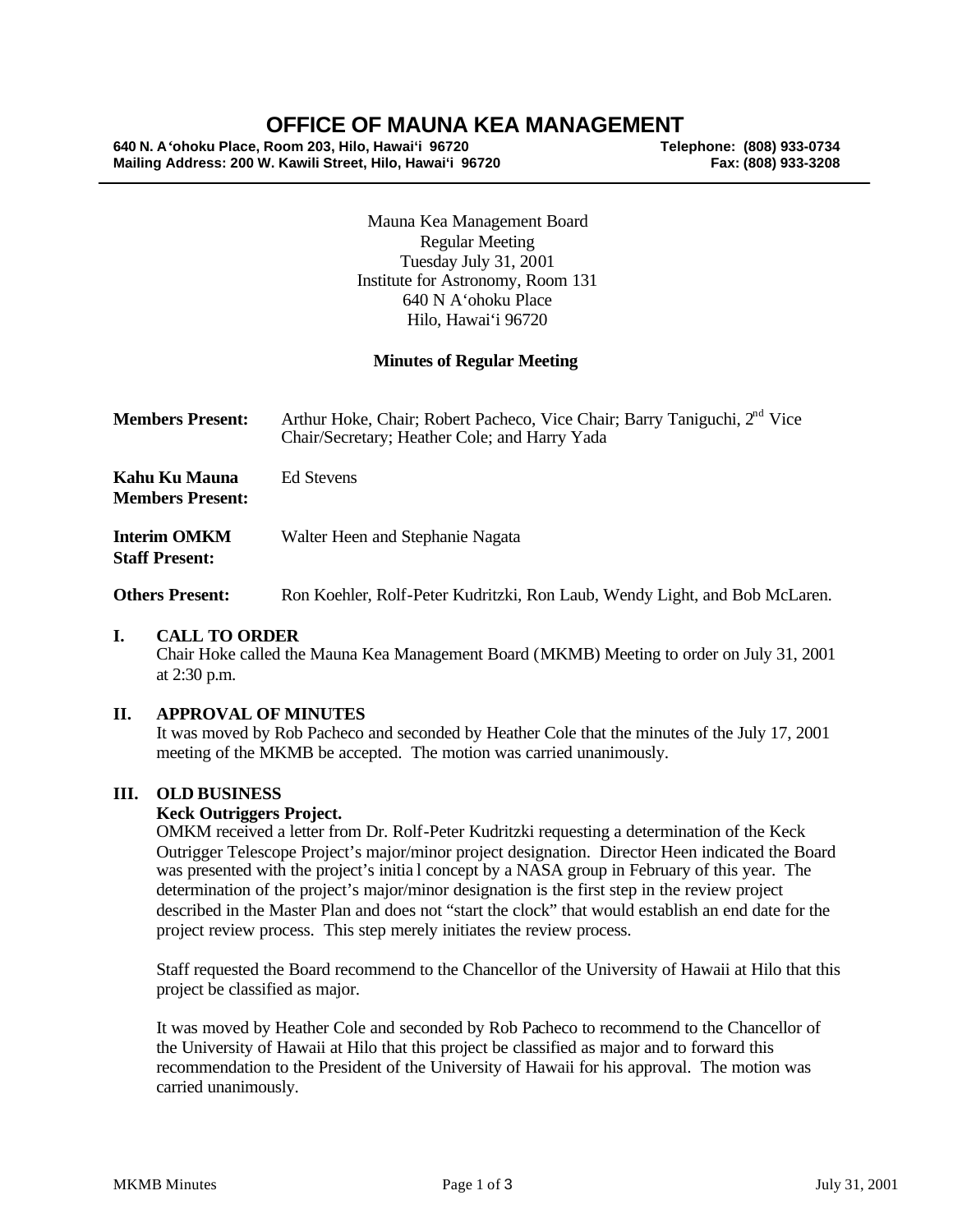# **Underground Storage Tank Removal (UST)**

MKSS, the applicant applying for removal of the UST, notified the office all pertinent documents and permits have been obtained and requested proceeding with the implementation of the removal plans. Pursuant to the Project Review Process, OMKM organized a committee composed of representatives from MKMB (Arthur Hoke), Kahu Ku Mauna (Ed Stevens), applicant (Ron Koehler) and project consultant (Charles Brown of Edward K. Noda and Associates). A video conference was convened on July 24, 2001 with the committee and representatives of the State Department of Accounting and General Services and UH to discuss the final plans and "iron out" questions and concerns. The meeting resulted in the establishment of 6 conditions:

- 1. The term offsite in the specifications is defined as off the mountain.
- 2. Include in the specifications, regardless of the composition and degree of contamination (harmless to hazardous) of the rinsate and other fluid and/or solid residue in the tank, tank contents are to be removed from the tank into secured, leak-proof containers, i.e. 55 gallon drums, and the containers removed offsite and disposed according to federal and state regulations.
- 3. Instead of creating a berm as a remedial measure for treatment of contaminated soil, include in the change order specifications that if contaminated soil is discovered, it shall be removed offsite and disposed according to federal and state regulations.
- 4. Include in the specifications that soil removed from the excavation area and temporarily stored while samples are being tested are to be placed on and covered with plastic, and preferably secured with heavy bags filled with cinder from the batch plant.
- 5. No foreign material is to be left in the ground.
- 6. OMKM is to be notified of the Pre-Bid and Pre Con meeting at which time concerns will be relayed and reinforced.

Additional Clarification.

- a. Temporary storage of soil (refer to item #4 above) could be at the old batch site, but most likely it will adjacent to, or near the UST site.
- b. A more specific definition of the term offisite was requested to include, for example, below a certain elevation or at approved sites agreed upon by both UH and OMKM. OMKM will rewrite the definition.
- c. Disposition of the tank will be handled by the contractor and will likely be sold, or with County approval, disposed at a county dump.
- d. Cinders from the old batch site will be used as backfill as specified in the specifications.

It was moved by Rob Pacheco and seconded by Harry Yada to recommend to the Chancellor of the University of Hawaii at Hilo to approve this project with conditions, and to forward this recommendation to the President of the University of Hawaii for his approval. The motion was carried unanimously.